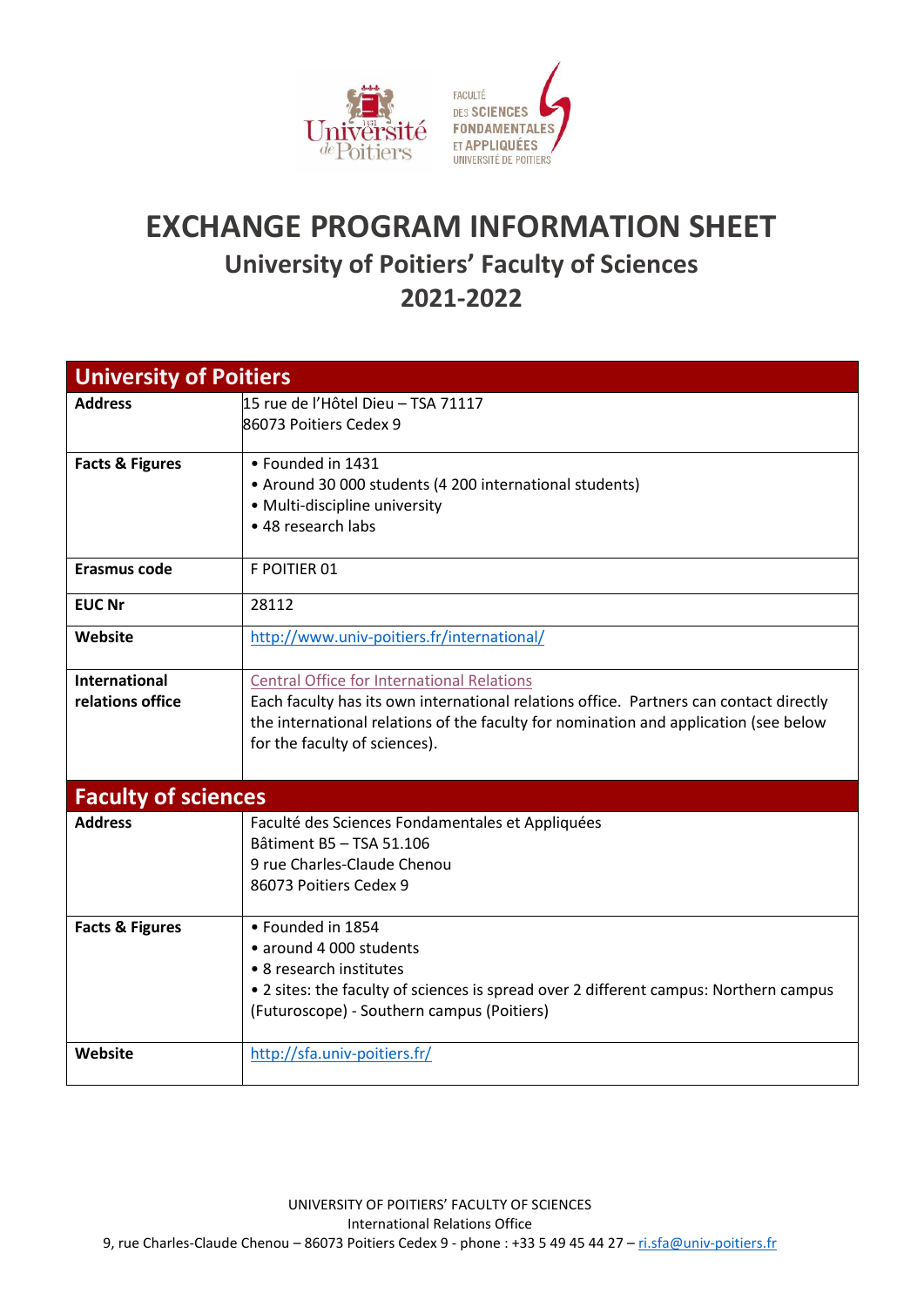| <b>Contacts</b>         | Faculty's international relations office:                                                          |
|-------------------------|----------------------------------------------------------------------------------------------------|
|                         | · Frédéric RICHARD, Vice-Dean for International Relations                                          |
|                         | • Emmanuelle SIMONNEAU, administration (agreements)                                                |
|                         | . Justine-Adja FOFANA, administration (incoming & outgoing student mobility)                       |
|                         |                                                                                                    |
|                         | Departmental coordinators:                                                                         |
|                         | · Biology and ecology: Freddie-Jeanne RICHARD                                                      |
|                         | . Biology and health: Paule SEITE and Patrick BOIS                                                 |
|                         | · Chemistry: Céline FONTAINE                                                                       |
|                         | • Computer sciences: Lilian AVENEAU                                                                |
|                         | · Earth sciences: Abderrazzak EL ALBANI                                                            |
|                         | • Engineering sciences / electronics: Clency PERRINE                                               |
|                         | • Engineering sciences / mechanics, energetics: Antoinette BLOUIN                                  |
|                         | • Mathematics: Patrice NAUDIN                                                                      |
|                         |                                                                                                    |
|                         | • Physics: <b>Eric LE BOURHIS</b>                                                                  |
|                         | • Languages & Career Services LCS : Ramona BARBOUR EISEN                                           |
|                         |                                                                                                    |
| <b>Course catalogue</b> | https://sfa.univ-poitiers.fr/formation/licence-sciences-technologies-sante/                        |
|                         |                                                                                                    |
|                         | Please note that:                                                                                  |
|                         | • « licence professionnelle » is not adapted to exchange students                                  |
|                         | • In case you choose courses from different « parcours », there might be be schedule               |
|                         | conflicts                                                                                          |
|                         |                                                                                                    |
|                         | <b>International programs in English</b>                                                           |
|                         | • International master in advanced clay science                                                    |
|                         | . Master in hydrogeology and associated transfers (only second year taught in                      |
|                         | English)                                                                                           |
|                         | • Master EUR INTREE / TACTIC                                                                       |
|                         |                                                                                                    |
| <b>Nomination and</b>   | For an arrival at the autumn semester: 1 June                                                      |
| application deadlines   | For an arrival at the spring semester: 30 November                                                 |
|                         |                                                                                                    |
| <b>Application and</b>  | . E-nomination from home university with student's details (name, date of birth, e-                |
| procedure               | mail, semester of arrival and length of stay) by e-mail to: ri.sfa@univ-poitiers.fr                |
|                         |                                                                                                    |
|                         | • Student's application file is to be composed of:                                                 |
|                         | An application form                                                                                |
|                         | A learning agreement                                                                               |
|                         | Transcript of records                                                                              |
|                         | A document showing that you have a B2 level in French (or in English if                            |
|                         | you are aiming at attending courses in English)                                                    |
|                         | And is to be sent to ri.sfa@univ-poitiers.fr                                                       |
|                         | . Student has then to complete the online registration and accommodation form by                   |
|                         | the central International Relations Office here                                                    |
|                         |                                                                                                    |
| Academic calendar       | • 1 <sup>st</sup> semester: usually courses start at the beginning of September up to the end of   |
|                         | December                                                                                           |
|                         | • 2 <sup>nd</sup> semester: usually courses start around the first or second week of January until |
|                         | end of June                                                                                        |
|                         | It can vary slightly from one program to another.                                                  |
|                         |                                                                                                    |
| <b>Grading system</b>   | In France the grading scale range from 0 to 20, 10 being the average passing grade.                |
|                         | Grades above 16 are rare.                                                                          |

9, rue Charles-Claude Chenou - 86073 Poitiers Cedex 9 - phone : +33 5 49 45 44 27 - [ri.sfa@univ-poitiers.fr](mailto:ri.sfa@univ-poitiers.fr)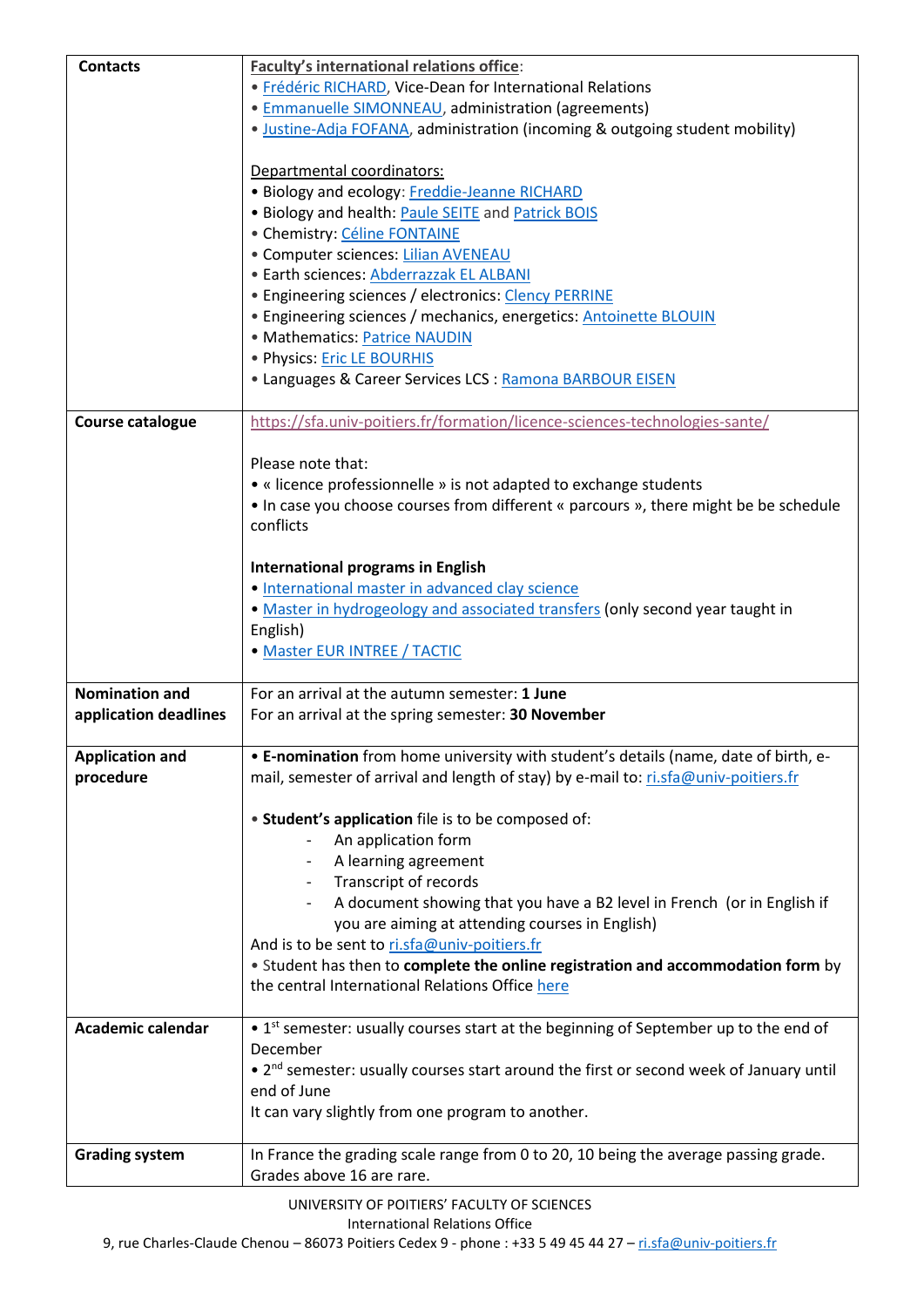|                                     | · 18-20: Excellent                                                                                                                                                                                                                                                                                                                                                                                                                                                              |
|-------------------------------------|---------------------------------------------------------------------------------------------------------------------------------------------------------------------------------------------------------------------------------------------------------------------------------------------------------------------------------------------------------------------------------------------------------------------------------------------------------------------------------|
|                                     | • 16-18: Very good                                                                                                                                                                                                                                                                                                                                                                                                                                                              |
|                                     | • 14-16: Good                                                                                                                                                                                                                                                                                                                                                                                                                                                                   |
|                                     | • 12-14: Satisfactory                                                                                                                                                                                                                                                                                                                                                                                                                                                           |
|                                     | • 10-14: Pass                                                                                                                                                                                                                                                                                                                                                                                                                                                                   |
|                                     | · Under: 10 Fail                                                                                                                                                                                                                                                                                                                                                                                                                                                                |
|                                     |                                                                                                                                                                                                                                                                                                                                                                                                                                                                                 |
| <b>Housing</b>                      | The international relations office will help exchange students to find accommodation<br>in Poitiers (in university residence, private apartment, house sharing). Students are<br>required to complete the online registration and accommodation form on the                                                                                                                                                                                                                     |
|                                     | university of Poitiers website here                                                                                                                                                                                                                                                                                                                                                                                                                                             |
|                                     | This form must be completed even if you have already found accommodation.                                                                                                                                                                                                                                                                                                                                                                                                       |
|                                     | • Contact : accueil.international@univ-poitiers.fr                                                                                                                                                                                                                                                                                                                                                                                                                              |
|                                     | https://www.univ-poitiers.fr/souvrir-a-linternational/venir-a-luniversite-de-poitiers/                                                                                                                                                                                                                                                                                                                                                                                          |
|                                     | • deadline for application:                                                                                                                                                                                                                                                                                                                                                                                                                                                     |
|                                     | - 1 <sup>st</sup> June (for an arrival at the 1st semester)                                                                                                                                                                                                                                                                                                                                                                                                                     |
|                                     | - 30 <sup>th</sup> November (for an arrival at the 2nd semester)                                                                                                                                                                                                                                                                                                                                                                                                                |
|                                     | For students enrolled at the faculty of sciences and attending courses on the main<br>campus, students' residences Descartes and Rabelais are much more practical than<br>the others.                                                                                                                                                                                                                                                                                           |
|                                     | For students attending courses at Le Futuroscope campus site (around 15 kms away                                                                                                                                                                                                                                                                                                                                                                                                |
|                                     | from Poitiers), it is preferable to book a room in a residence situated on the main<br>campus (such as Descartes and Rabelais residences) or in the city centre (see here)                                                                                                                                                                                                                                                                                                      |
| <b>Visa and residence</b><br>permit | Students from the European Union and European Economic Area do not require visas.<br>Students residing in the European Union who do not have European citizenship must<br>apply for a long term student visa at the French consulate in their country of<br>residency. Their European residence permit allows them to stay in France legally for 3<br>months only, which is not sufficient for a student mobility program.<br>· Contact: accueil.international@univ-poitiers.fr |
|                                     | . website: http://www.univ-poitiers.fr/international/venir-etudier-a-poitiers                                                                                                                                                                                                                                                                                                                                                                                                   |
|                                     |                                                                                                                                                                                                                                                                                                                                                                                                                                                                                 |
|                                     | To obtain a residence permit, a registration process will have to be completed within<br>3 months after student's arrival. The international relations office will help<br>international students with the online procedure.                                                                                                                                                                                                                                                    |
| <b>Health insurance</b>             | • European students: all Erasmus students are expected to obtain the European<br>Health Insurance Card. They will have to provide it upon their arrival and registration<br>at the university of Poitiers.                                                                                                                                                                                                                                                                      |
|                                     | . Non-European students: international students enrolled at our university are<br>required to register under the French student social security (free).                                                                                                                                                                                                                                                                                                                         |
|                                     |                                                                                                                                                                                                                                                                                                                                                                                                                                                                                 |